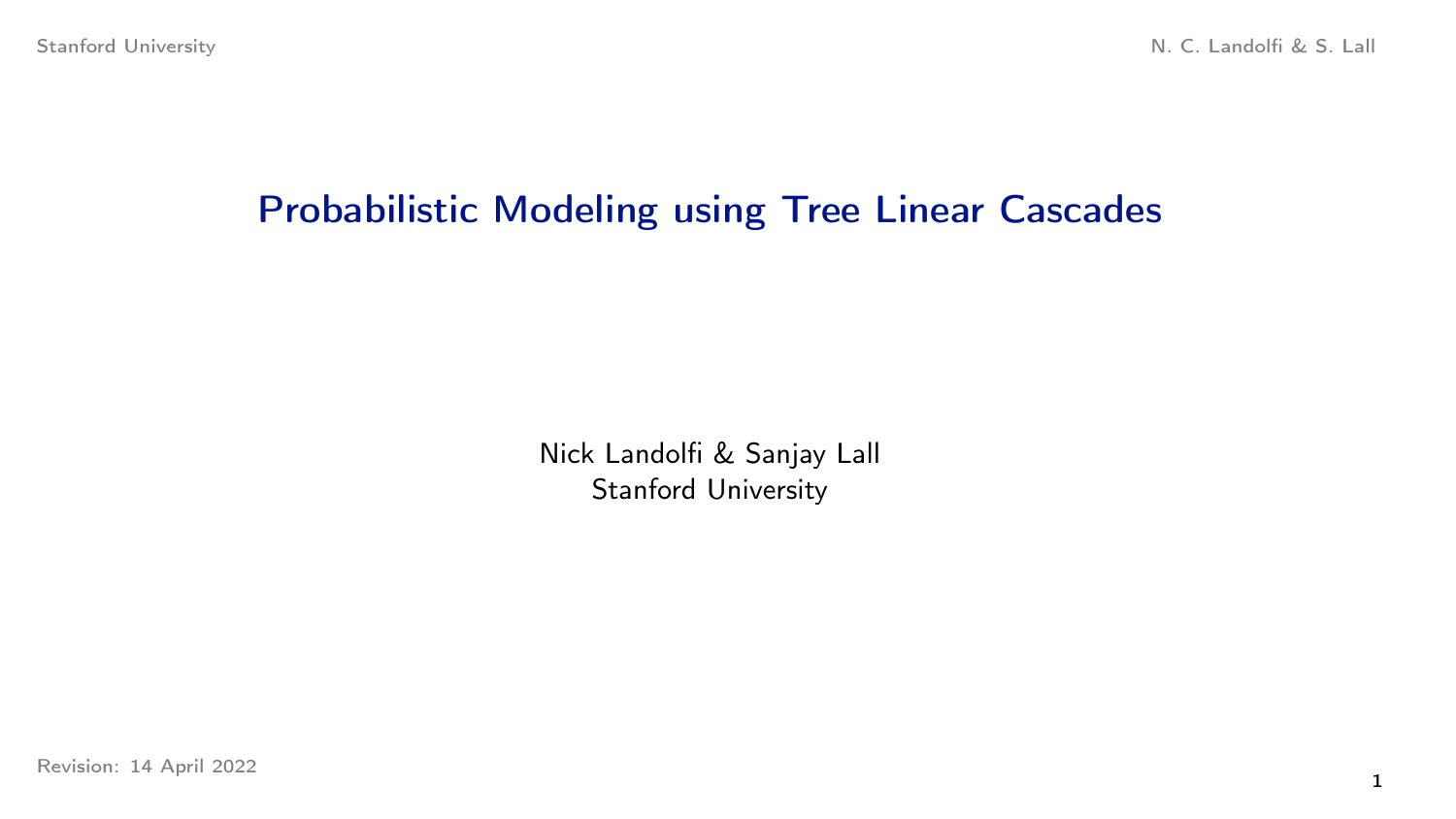## **Motivation**

- $\triangleright$  want to model functional or causal relationships among high-dimensional multivariate data
	- $\triangleright$  control systems, genomics, cloud telemetry, fMRI brain imaging, ...
- $\triangleright$  for the purposes of tasks like *classification* or for *interpretation* of phenomena
	- ightharponicular vant parsimonious representations of, i.e.  $O(d)$ , of high-dimensional continuous distributions
	- $\triangleright$  want computationally attractive techniques for finding these representations
- $\blacktriangleright$  this paper
	- $\triangleright$  formulates and solves the *simultaneous cascade regression* fitting problem
		- $\triangleright$  finds a linear and tree-structured structural equation model (SEM)
	- $\triangleright$  analyzes *tree linear cascades* connecting them to the regression
		- these are a particular SEM with *neither Gaussian nor independent assumptions* on errors
	- $\triangleright$  connects both to the classical Chow-Liu result for Gaussian densities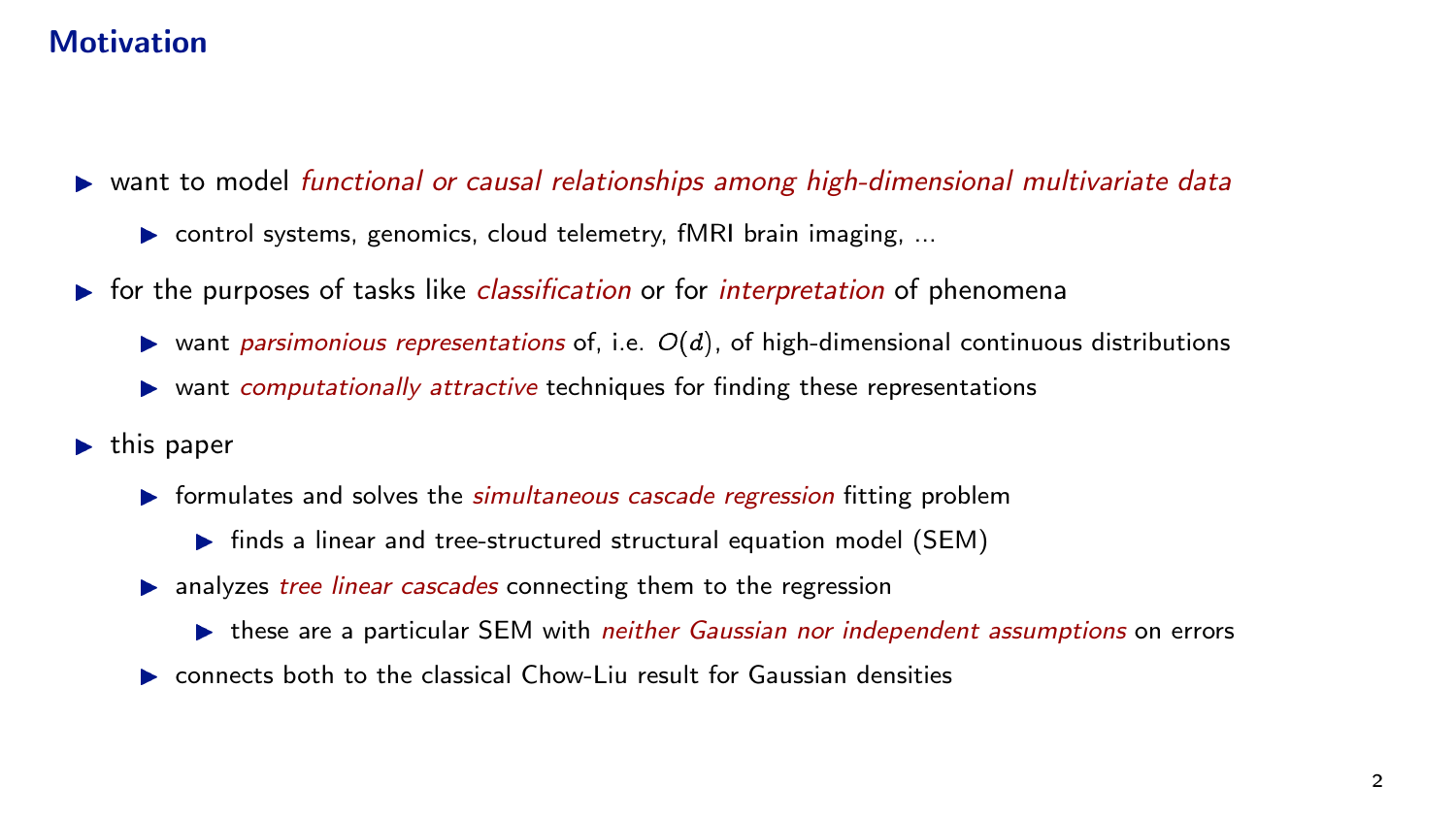#### Simultaneous cascade regression

- $\triangleright$  want to simultaneously search for graph and functional relations of structural equation model
- ▶ Problem 1. Find rooted tree  $(T, r)$  on  $\{1, 2, ..., d\}$  and  $A \in \mathbb{R}^{d \times d}$  to

minimize  $E ||Ax - x||$ subject to  $A \in \text{sparse}(T, r)$ .

- $\blacktriangleright$  where  $\texttt{sparse}(T, r) = \{A \in \mathbf{R}^{d \times d} \mid A_{ij} = 0 \text{ if } j \neq \textsf{pa}_i\},$
- ighthas elements with same sparsity pattern as the directed adjacency matrix of  $(T, r)$
- $\triangleright$  makes no distributional assumptions on  $x$

 $\triangleright$  Solution. Find maximum spanning tree of complete graph with edges weighted by *squared correlations* 

- **>** and for selected edge  $\{i, j\}$  with  $j = pa_i$ , choose  $A_{ij} = \mathbf{E}(x_i x_j)$
- $\triangleright$  see Lemma 1 and Theorem 2 of paper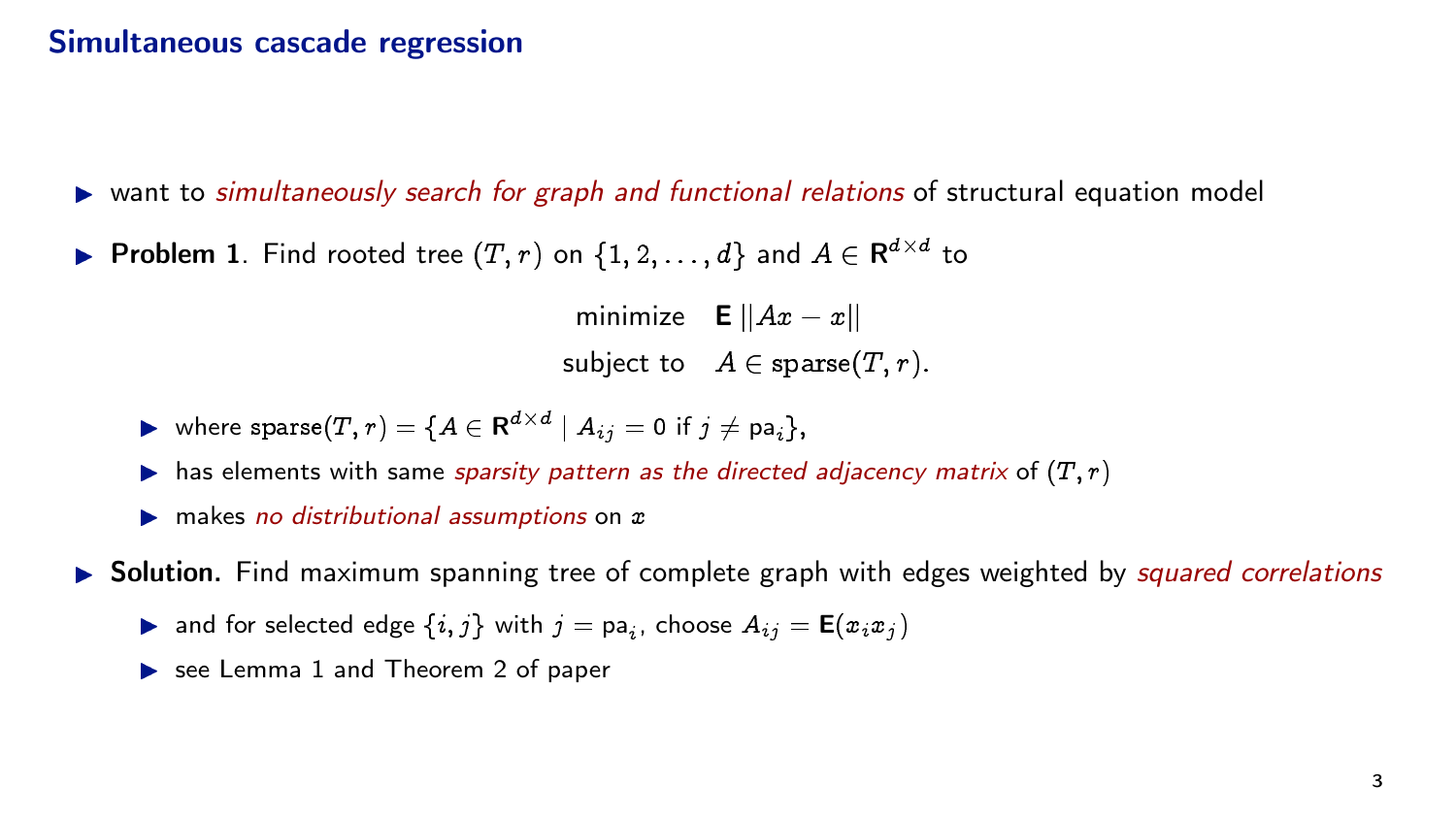#### Tree linear cascades

let  $(T, r)$  be a rooted tree on  $\{1, 2, \ldots, d\}$ ; given

1. an uncorrelated random vector  $e:\Omega\to{\sf R}^d$  with  ${\sf E}(e)=0$  and  ${\sf cov}(e)\succ 0$  and

2. a matrix  $A \in \text{sparse}(T, r) = \{A \in \mathbf{R}^{d \times d} \mid A_{ij} = 0 \text{ if } j \neq \text{pa}_i\}$ 

 $\triangleright$  x is a tree linear cascade on e with respect to A if

 $x = Ax + e$ 

- **Result:**  $T$  is the *unique* maximum spanning tree of graph with edges weighted by *squared correlations* 
	- $\blacktriangleright$  i.e., T is identifiable from distribution of x; the root is not; see Section III.B of paper
	- $\triangleright$  consequently, cascade regression identifies the tree of a tree linear cascade
	- $\triangleright$  see Theorem 1 and Corollary 1 of paper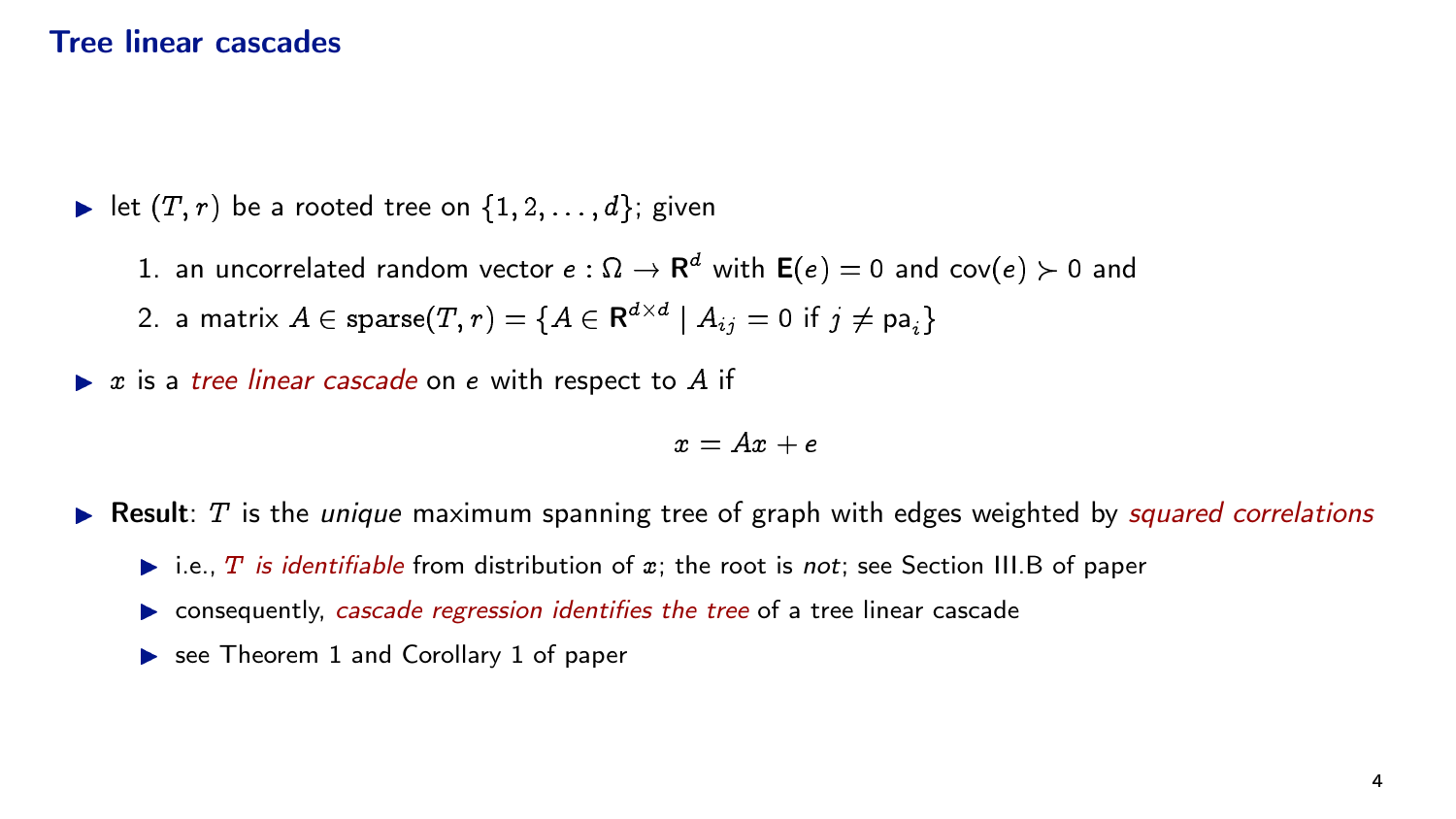#### Generalization of Gaussian Chow-Liu

 $\blacktriangleright$  Problem 2. Given a density  $g:\mathsf{R}^d\to\mathsf{R}$ , find a tree  $T$  on  $\{1,\ldots,d\}$  and a density  $f:\mathsf{R}^d\to\mathsf{R}$  to

minimize  $d_{kl}(q, f)$ subject to  $f$  factors according to  $T$ 

- **In density case of classical Chow-Liu problem;**  $d_{kl}$  is the Kullback-Leibler divergence
- $\triangleright$  well-known solution: maximum spanning tree of complete graph with edges weighted by mutual informations
- ▶ Connection. Gaussian Chow-Liu and cascade regression *trees coincide*; see Corollary 2
	- $\triangleright$  however, cascade regression makes no Gaussian assumption
		- $\triangleright$  not all tree linear cascades are tree Gaussians...
		- $\triangleright$  but converse is true, use sparse Cholesky factorization; see Section III.A of paper
	- **EXECUTE:** consequently, cascade regression provides *alternate justification/interpretation of Chow-Liu tree* 
		- $\triangleright$  conversely, suggests interpreting cascade regression as density approximation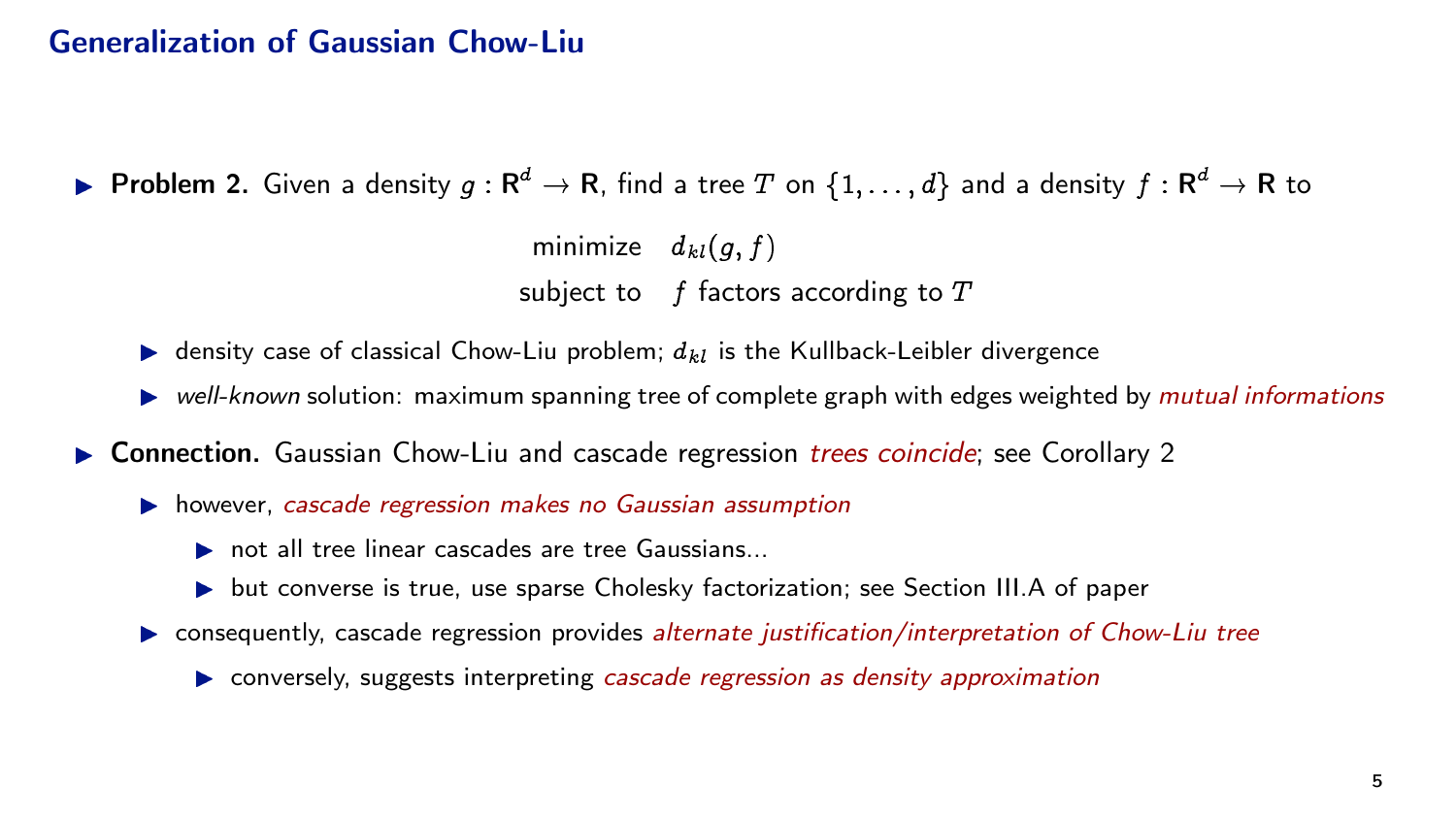### Empirical cascade regression: a simple stock example

in practice, we have data  $x^1, \ldots, x^n \in \mathsf{R}^d$  and we want to find  $(T,r)$  and  $A$ 

$$
\text{minimize} \quad \sum_{k=1}^n ||Ax^k - x^k|| \quad \text{subject to} \quad A \in \text{sparse}(T, r)
$$

 $\triangleright$  ten years of daily stock price data from the wall street journal for the Dow Jones 30, here's the tree



- $\triangleright$  nodes are stocks colored by industry; roughly speaking stocks in similar industries are connected
- $\triangleright$  dataset and straightforward code available online